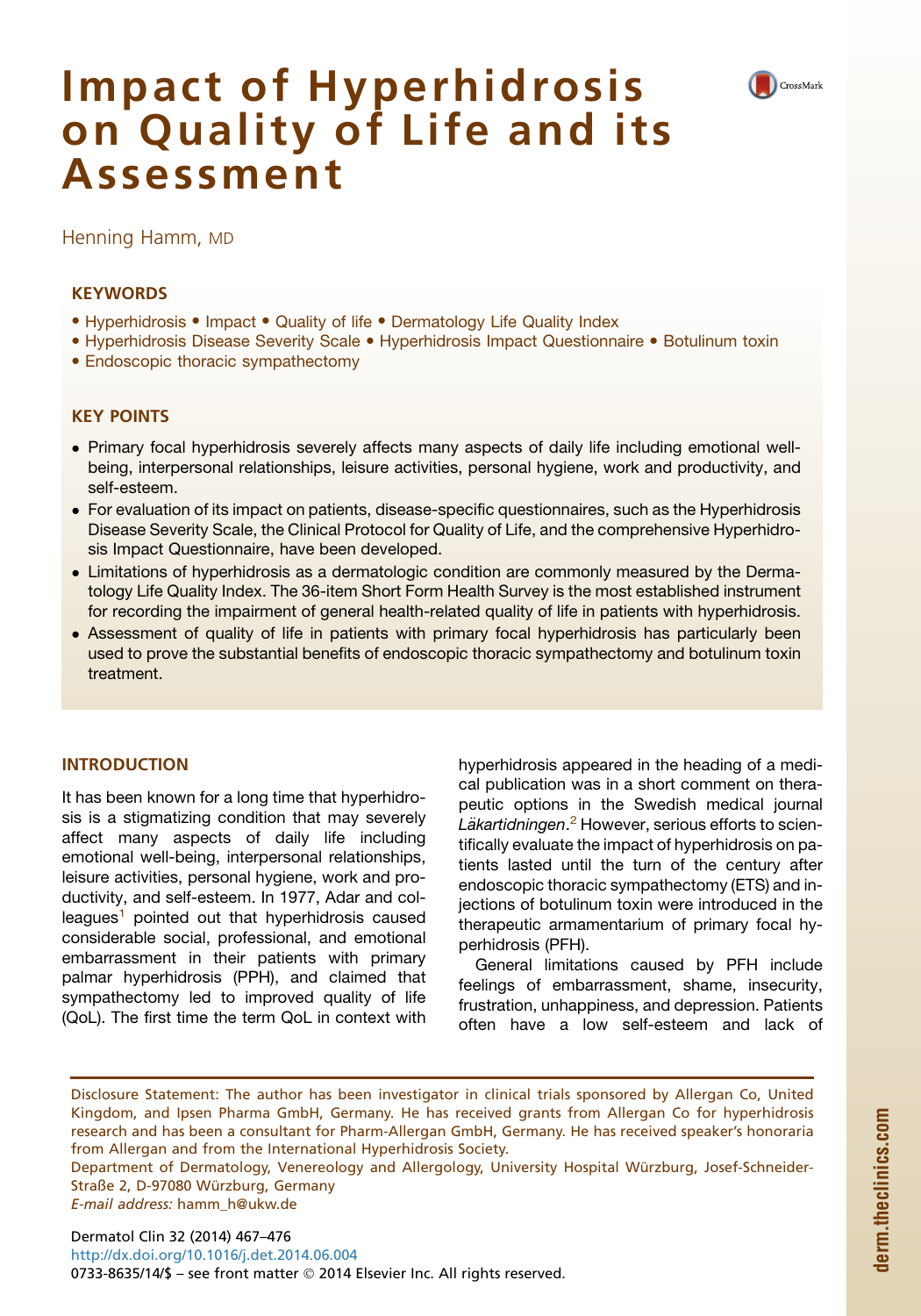#### 468 Hamm

self-confidence. Difficulties with social and intimate relationships may lead to reclusiveness and avoidance of social interactions and leisure activities. Individual patients may even perceive suicidal ideation. Moreover, patients may experience functional restraints and may be compelled to adapt their behavior depending on whether axillae, palms, soles, or other sites are involved. For example, patients with primary axillary hyperhidrosis (PAH) spend much time and energy on their personal hygiene, whereas PPH often results in occupational impairment.<sup>[3](#page-6-0)</sup> Further site-related handicaps are summarized in **Box 1**. In addition, PFH markedly increases site-specific risks of cutaneous infection, especially pitted keratolysis, dermatophytosis, and vulgar/plantar warts. $4$  The detriments of affected patients may be

# Box 1

Selection of site-specific handicaps caused by PFH

Primary axillary and inguinal hyperhidrosis

- Soaking, staining, and soiling of clothing
- Restriction in the choice of clothing
- Need for frequent showering and change of clothing

# Primary palmar hyperhidrosis

- Difficulties in manual activities and in handling objects, such as in writing, drawing, playing musical instruments, knitting, car driving, opening doorknobs, and handling balls in sports
- Dropping of glass objects from hands
- Soiling of paper and artwork
- Avoidance of hand shaking
- Electrical shocks to moist hands in mechanics and electricians
- Corrosion of metal objects
- Need for wiping hands dry

#### Primary plantar hyperhidrosis

- Soaking, staining, and destruction of shoes
- Difficulties in wearing sandals, slippers, and flip-flops
- Difficulties when walking barefoot
- Need for wearing absorbing socks

#### Primary craniofacial hyperhidrosis

- Dripping of sweat drops on objects or persons when bent forward
- Soaking of collars
- Need for wiping scalp and face dry

exacerbated by low awareness of PFH as a treatable medical condition and the little importance given to the patient's complaints by others.

This article gives an overview on attempts to substantiate the various limitations induced by PFH beyond objectively verifiable measurement of sweat production and delineation of the hyperhidrotic area by the Minor iodine starch test. Questionnaires used for evaluation are classified into disease-specific instruments, those devoted to common limitations in dermatologic conditions, and those measuring general health-related QoL or certain aspects of impairment. With few exceptions, QoL assessment in hyperhidrosis has been used to prove the efficacy of therapeutic interventions, such as ETS, botulinum toxin treatment, and more recently oral anticholinergic drugs.

# DISEASE-SPECIFIC ASSESSMENT OF QoL Hyperhidrosis Disease Severity Scale

The Hyperhidrosis Disease Severity Scale (HDSS) is a single-item question allowing 4 gradations of the tolerability of sweating and its interference with daily activities (Table 1). This simple, validated diagnostic tool offers a quick way to estimate the impairment of QoL caused by sweating. A score of 3 or 4 indicates severe hyperhidrosis, a score of 2 moderate hyperhidrosis, and a score of 1 absence of hyperhidrosis.

The HDSS was introduced in 2004 to determine the prevalence of hyperhidrosis in the United States from a representative sample of 150,000 house-holds.<sup>[5](#page-6-0)</sup> The overall prevalence of hyperhidrosis was estimated at 2.8% in the general population, the prevalence of axillary hyperhidrosis at 1.4%, and the prevalence of severe axillary hyperhidrosis corresponding with HDSS scores 3 or 4 at 0.5%.

In a large prospective open-label study in 142 Canadian patients with PAH treated with botulinum neurotoxin type A (BoNT/A), HDSS scores

| Table 1<br>The Hyperhidrosis Disease Severity Scale                                      |       |
|------------------------------------------------------------------------------------------|-------|
| <b>Ouestion: How Would You Rate the</b><br><b>Severity of Your Hyperhidrosis?</b>        | Score |
| My sweating is never noticeable and<br>never interferes with my daily activities         | 1     |
| My sweating is tolerable but sometimes 2<br>interferes with my daily activities          |       |
| My sweating is barely tolerable and<br>frequently interferes with my daily<br>activities | 3     |
| My sweating is intolerable and always<br>interferes with my daily activities             | 4     |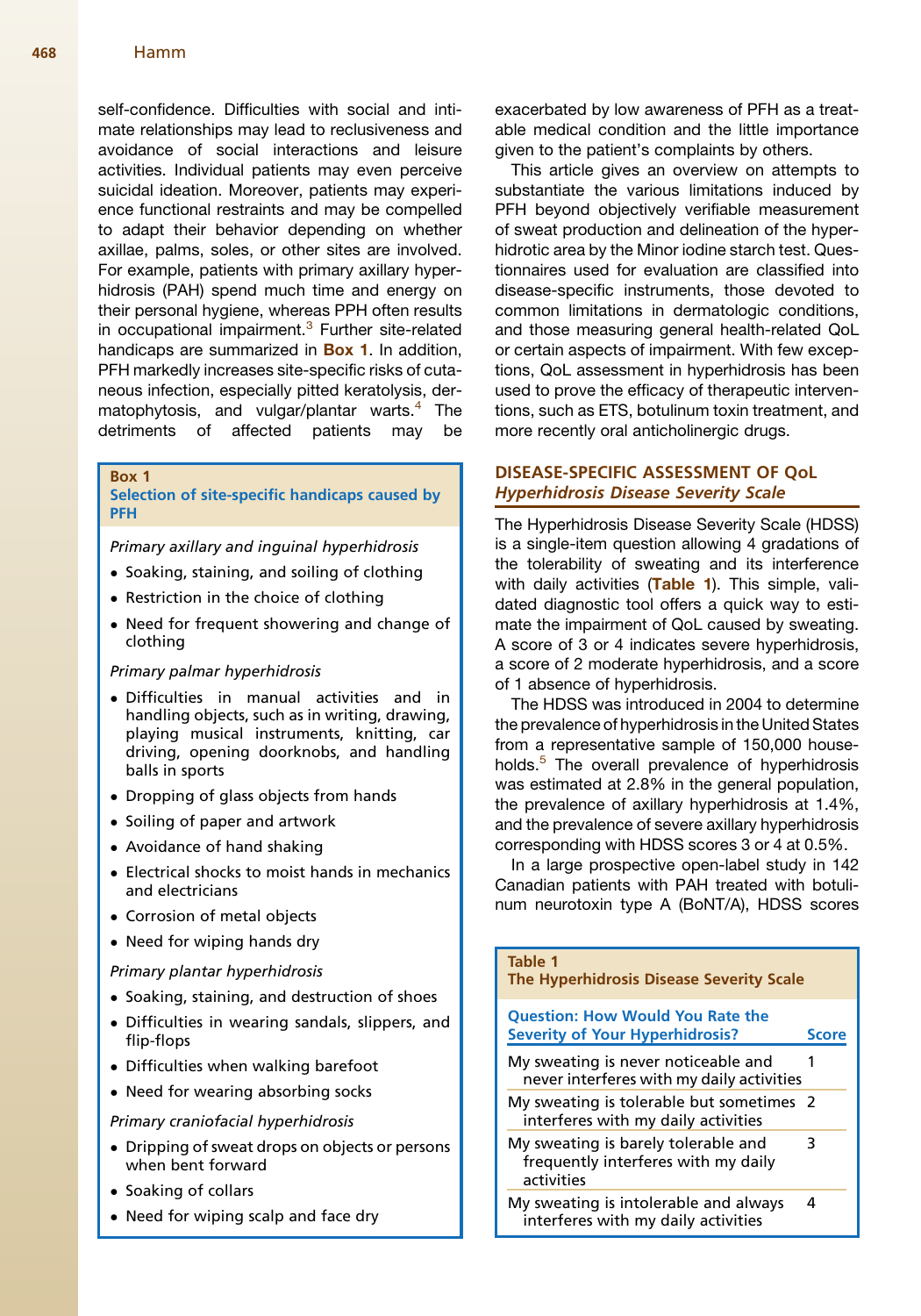of 3 or 4 served as inclusion criteria.<sup>[6](#page-6-0)</sup> Four weeks after treatment, 85% of patients were classified as treatment responders achieving an HDSS score of 1 or 2, and 59% of patients noted complete resolution of their symptoms, as indicated by an HDSS score of 1. Only patients with PAH with HDSS scores of 3 and 4 were included in a US placebo-controlled study on the efficacy and safety of 2 different doses of BoNT/A (75 U or 50 U per axilla).<sup>[7](#page-6-0)</sup> An improvement of at least 2 points in HDSS score from baseline 4 weeks after the first treatment was indicated by 75% of subjects in both the BoNT/A 75-U and 50-U groups compared with 25% of subjects in the placebo group.

Site-specific HDSS scores were obtained in 152 patients with severe PPH before and about 1 year after ETS in order to compare clamping versus cutting of the sympathetic nerve at the T3 level.<sup>[8](#page-6-0)</sup> No significant differences were found. Campanati and colleagues<sup>[9](#page-6-0)</sup> examined the relapse-free survival in 41 patients with PPH and 38 patients with PAH treated with BoNT/A. Relapse was defined as 2-point worsening of the achieved HDSS score. Duration of the therapeutic effect was not significantly influenced by disease-related QoL impairment before treatment. In a German randomized, placebo-controlled study on the efficacy and safety of methantheline bromide in 339 patients affected by PAH and palmar-axillary hyperhidrosis, the mean HDSS scores decreased after 4 weeks in the verum group from 3.2 to 2.4 compared with 3.2 to 2.7 for placebo.<sup>[10](#page-7-0)</sup> The HDSS was used to intraindividually compare the effectiveness of suction curettage to 1 axilla and BoNT/A injections to the contralateral side in 20 patients with PAH.<sup>[11](#page-7-0)</sup> Toxin injections induced a larger decrease in HDSS scores than surgery at 3 and 6 months after intervention.

In recommendations for the treatment of PFH the Canadian Hyperhidrosis Advisory Committee pointed out the HDSS as a valuable method to tailor treatment based on disease severity.<sup>12</sup> The investigators defined treatment success as an improvement from an HDSS score of 4 or 3 to a score of 2 or 1 or from a score of 2 to 1. Treatment failure was defined as no change in HDSS score after 1 month of therapy or lack of tolerability for the treatment.

The HDSS also showed the effectiveness of BoNT/A treatment in severe compensatory hyper-hidrosis of the trunk<sup>[13](#page-7-0)</sup> and of oral oxybutynin in postmenopausal hyperhidrosis.<sup>[14](#page-7-0)</sup>

Similar to the HDSS, the Quality of Life Index is a single-item question rating the impact of the disease on QoL on a scale from 0 (no effect) to 3 (ma-jor/significant effect).<sup>[15,16](#page-7-0)</sup>

#### Amir–de Campos Clinical Protocol for QoL

In 2000, Amir and colleagues<sup>[17](#page-7-0)</sup> described the development of a short, disease-specific questionnaire for assessment of the impact of PFH relying on in-depth interviews with patients. Based on this preliminary tool, de Campos and col-leagues<sup>[18](#page-7-0)</sup> devised an instrument, later termed the Clinical Protocol for Quality of Life, and applied it to 378 patients with predominantly PPH before and at least 30 days after ETS. The investigators noted a much better QoL in 75.7% and a slightly better QoL in 10.7% of patients after surgery.

The questionnaire includes 1 general question asking for overall QoL reduction and 20 questions belonging to 4 domains covering compromising effects on (manual) function and social activities (writing, manual work, leisure, sports, hand shaking, socializing in public places, grasping objects, social dancing), personal limitations with the partner (holding hands, intimate touching, intimate affairs), emotional impairment (need for justification, feeling of rejection by others) and restrictions under special circumstances (in closed or hot environment, when tense or worried, when thinking about the problem, before an examination/ meeting/speaking in front of people, when wearing sandals/walking barefoot, when wearing colored clothes, when having problems at school/work). Every question has 5 levels of response displayed in a table with only 1 answer allowed. The summed total score may range from 20 to 100, with higher levels indicating greater severity and poorer QoL. The result may be ranked to one of 5 levels of QoL impairment (total score 84–100, very poor QoL; 68 to 83, poor QoL; 52–67, good QoL; 36–51, very good QoL; and 20–35, excellent QoL). Improvement of QoL after treatment is rated accordingly.

Since this original publication, the protocol has been extensively used by the São Paulo group of vascular and thoracic surgeons $19-27$  and some other investigators $28-32$  to prove the efficacy of ETS in PFH. In a large retrospective analysis of 453 patients with PPH and PAH, Wolosker and colleagues<sup>[26](#page-7-0)</sup> found that the QoL had improved in 90.9% of patients around 30 days after surgery and that this effect was sustained in almost all of them until the fifth postoperative year. Stable amelioration of QoL as measured by the Amir–de Campos and the Keller protocols (discussed later) 5 years after ETS surgery for upper limb hyperhidrosis was confirmed in 174 Austrian patients provided that compensatory sweating and recurrence were not severe.<sup>[32](#page-7-0)</sup> Another evaluation by the São Paulo group revealed that 855 patients with very poor QoL scores before ETS surgery benefited on average much more in terms of QoL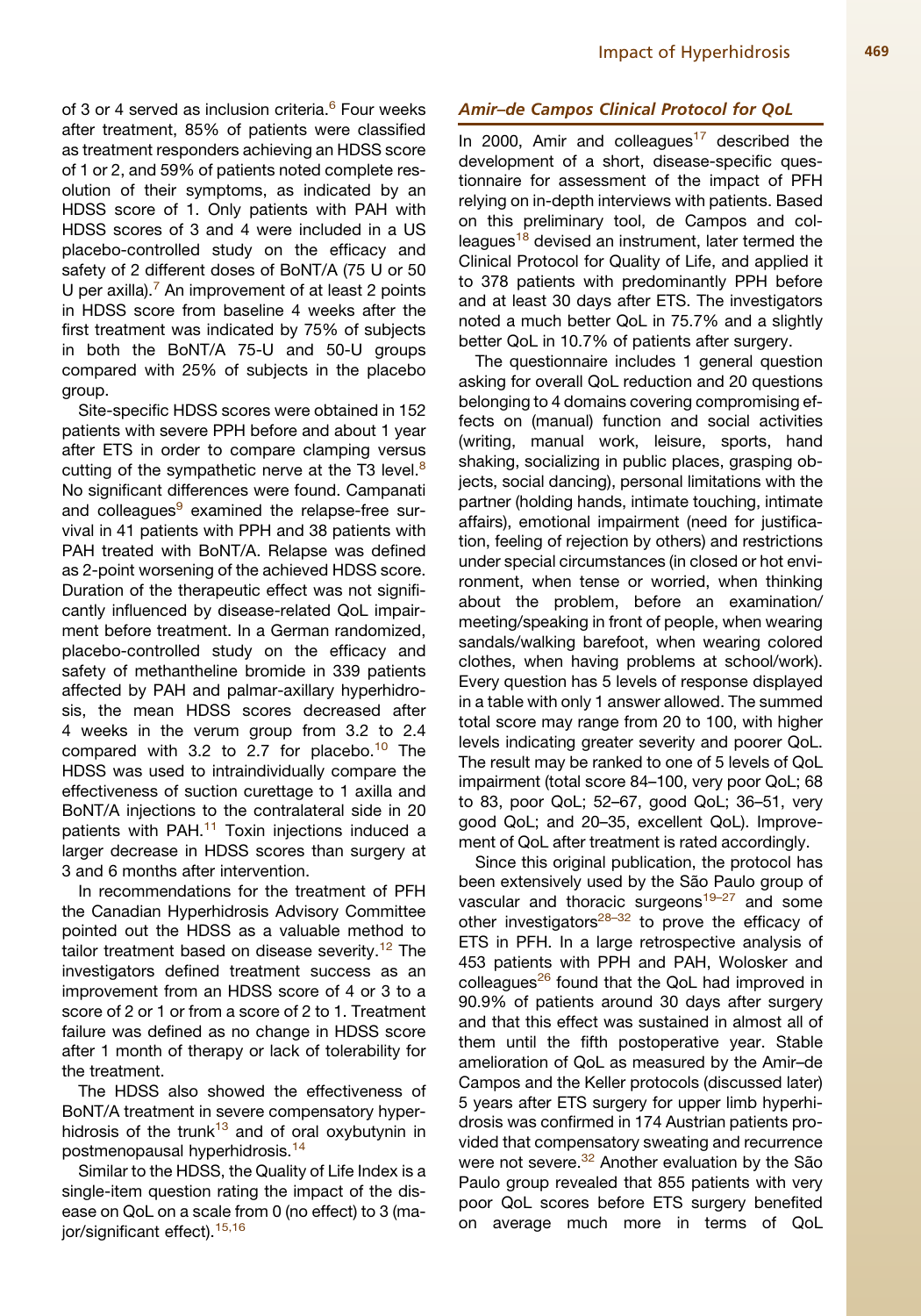improvement than 312 patients with poor  $QoL<sup>24</sup>$ The same result was observed for both the PPH and PAH subgroups. There were no significant differences between genders with regard to QoL improvement.<sup>[23](#page-7-0)</sup> Differences that were similarly small were evident when comparing the outcome after different methods of surgery<sup>[30](#page-7-0)</sup> or intervention at distinct ganglion denervation levels.<sup>[19,21,22,25](#page-7-0)</sup> The variable postoperative degree of compensatory hyperhidrosis depending on the level of surgery was not always reflected in the results of QoL assessment by this protocol.<sup>[19](#page-7-0)</sup>

One study comparing the effects of ETS and BoNT/A injections in PPH showed quick and similarly strong improvement of QoL scores in both groups.<sup>[29](#page-7-0)</sup> After 6 months, QoL had mildly worsened in the surgical group and there was a more marked decreased in patients treated with BoNT/A.

In recent years, Wolosker and colleagues<sup>33-37</sup> extended the use of the Amir–de Campos protocol to the evaluation of the initial treatment of patients with PPH and PAH with the oral anticholinergic drug oxybutynin. After 12 weeks, QoL improvement was noted in approximately 70% of patients, with dry mouth being virtually the only adverse effect. An adapted version of the protocol with total scores ranging from 17 to 85 was applied to 45 children with PPH aged 7 to 14 years. $38$  The median QoL total score decreased from 73 before to 36 after 6 weeks of oxybutynin treatment, and reduction was noted in 70% of patients. Best responses were seen in children with very poor pretreatment QoL.

#### Hyperhidrosis Impact Questionnaire

Hyperhidrosis characteristics, use of medical resources, and functional limitations in daily activities caused by hyperhidrosis are explored by the Hyperhidrosis Impact Questionnaire (HHIQ).<sup>[3](#page-6-0)</sup> The 41-item instrument was developed by collaborators of the University Hospital Würzburg and Allergan and is based on a thorough literature review and on qualitative interviews with physicians and ex-patients of our outpatient hyperhidrosis clinic.<sup>[39](#page-8-0)</sup> The validated questionnaire includes items on disease characteristics, use of medical resources, employment and productivity, various daily activities, and psychological and emotional well-being. Each item is individually scored.

In a large study on 345 patients with PFH, mainly PAH and PPH, compared with 154 healthy controls, 63% of affected patients reported that they were moderately to extremely limited at work, and 44% reported that their sweating resulted in moderate to extreme impairment of their effectiveness at work. $3$  Almost half of the patients (42%) claimed that their sweating had prevented them from following a particular career path. Nearly three-quarters of patients with hyperhidrosis (74%) complained of being emotionally damaged or injured to a moderate to extreme degree. Most patients reported feeling less confident than they would like (74%) and to be unhappy or depressed (63%), with a higher proportion of axillary than palmar patients (71% vs 54%). Many patients reported being moderately to extremely limited in social situations such as meeting people for the first time (71%), in developing personal relationships (59%), in participating in family events or spending time with friends (54%), and in sexual activities (34%). As expected, patients with PPH were significantly more limited in shaking hands than those with PAH (97% vs 33%), whereas patients with PAH were more limited in staying in public places (65% vs 45%). Significantly more patients with PAH than with PPH reported decreasing their leisure time (59% vs 41%) and missing activities with family and friends (59% vs 41%). With regard to physical impairment, more patients with PAH than with PPH changed their clothes at least twice a day (70% vs 31%), spent at least 15 minutes per day treating their symptoms (38% vs 22%), and showered or bathed at least twice daily (27% vs 10%).

Parts of the HHIQ were used in the investigation of the US prevalence of hyperhidrosis.<sup>[5](#page-6-0)</sup> People with axillary hyperhidrosis and HDSS scores of 3 and 4 most frequently indicated moderate to extreme limitations in meeting people (46.7%), in romantic/intimate situations (46.0%), in sports (45.9%), being in public places (45.8%), and in developing personal relationships (37.0%). Most of them reported reduced self-confidence (69.8%), frustration with certain daily activities (58.2%), and feeling unhappy (54.8%).

The questionnaire was also applied to the participants of several large placebo-controlled studies on the effectiveness of BoNT/A treatment in PAH.<sup>6,40,41</sup> In contrast with placebo groups, limitations in personal relationships and social situations, reduction of the performance and productivity at work, and impact of the disease on the emotional status improved significantly after BoNT/A injections. The most dramatic changes were noted in the ability to perform daily tasks and work activities and in the degree of limitation on being in public places, on meeting people for the first time, and on developing personal relationships.<sup>[6,40,41](#page-6-0)</sup>

# Other Hyperhidrosis-specific Instruments

Keller and colleagues $42$  introduced a scale with a series of 15 questions addressing the common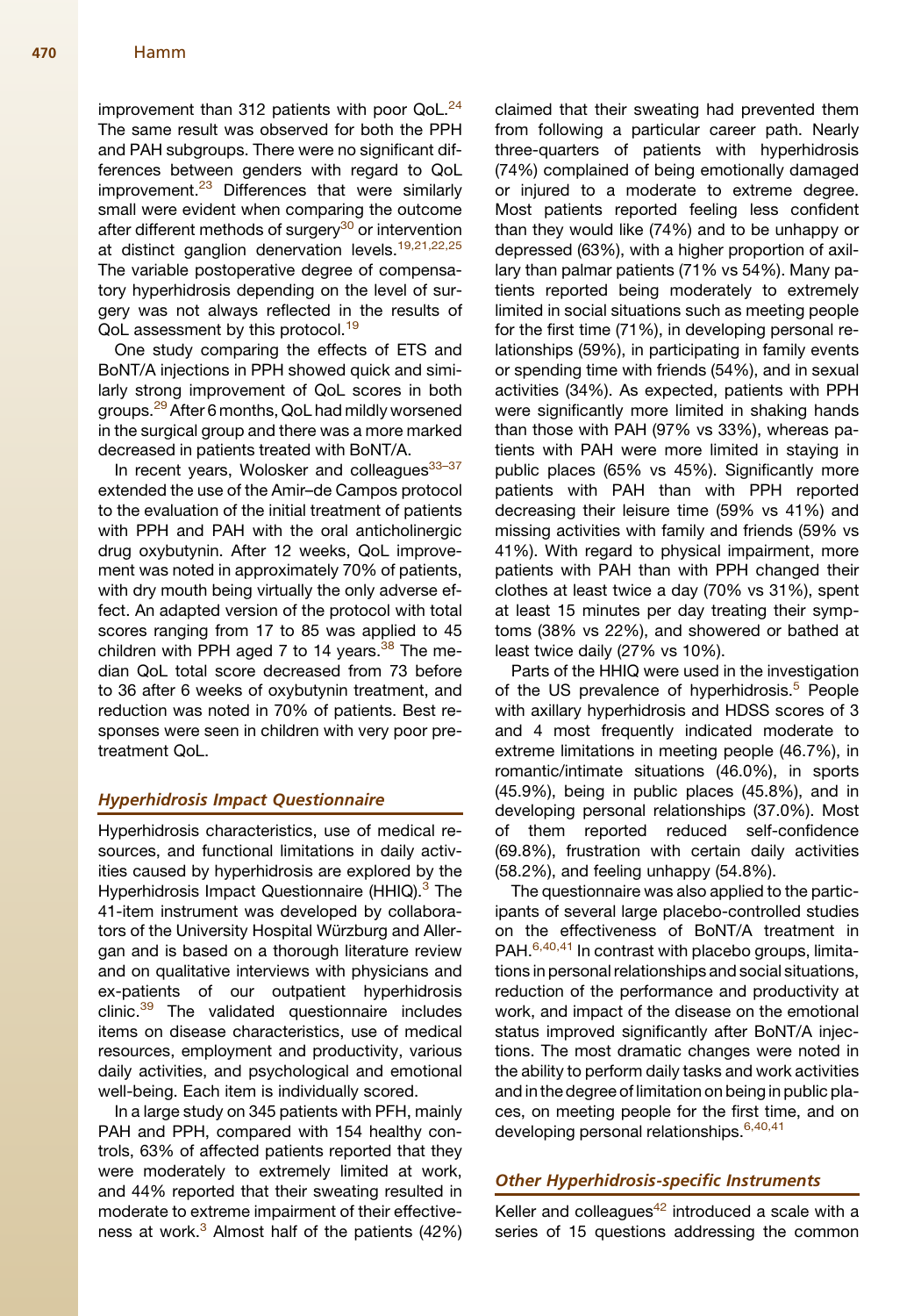physical symptoms and social stigmata associated with PFH in daily life. Five questions address problems of palmar sweating in certain situations, such as shaking hands, writing an examination, initiating intimate contact, driving a car, and wearing gloves. Likewise, 5 questions each reflect limitations caused by excessive axillary and plantar sweating. The Keller scale has repeatedly been used by thoracic surgeons from Vienna to prove the beneficial effect of ETS. $32,43-45$  In addition, this group tried to quantify the severity of sweating before and after surgery by a visual analog scale graded between 0 (no symptoms) and 10 (worst possible symptom) (the Hyperhidrosis Index). Postoperative results were better in patients with PPH than in those with PAH and much better than in patients with primary plantar hyperhidro-sis.<sup>[43,44](#page-8-0)</sup> QoL improvement, as assessed by the Keller scale, was also shown in 36 patients with PFH treated with oral glycopyrrolate.<sup>[31](#page-7-0)</sup>

A large number of investigators preferred selfmade disease-specific questionnaires for QoL evaluation before and after treatment, in most instances ETS.<sup>8,46-65</sup> Interviews by telephone or e-mail were sometimes done to complete missing answers. Detailed information for the issues covered by the particular questionnaires is beyond the scope of this article and is presented in only some of the articles.  $49-52,58,61$  Only rarely, attempts to verify the validity and reliability of the instruments are described, $47$  putting their general usefulness into question.

## DERMATOLOGY-RELATED ASSESSMENT OF **OoL** Dermatology Life Quality Index

The Dermatology Life Quality Index (DLQI) developed by Finlay and Khan $66$  in 1994 is the most frequently used instrument to measure the effects of dermatologic diseases on QoL. The simple, validated questionnaire consists of 10 items covering 6 domains: symptoms and feelings, daily activities, leisure, work and school, personal relationships, and treatment. Each item has 4 gradations (3, very much; 2, a lot; 1, a little; 0, not at all/not relevant). Total scores range from 0 to 30, with higher scores indicating greater impairment.

In our study, the 345 patients with PFH had a mean DLQI total score of 9.2.<sup>[3](#page-6-0)</sup> Patients with PAH had a score of 10.0 and those with PPH had a score of 8.8, compared with 0.7 in healthy controls. Greatest impairments were observed for the daily activities and symptoms/feelings domains. The mean daily activities score was significantly higher in patients with PAH than in patients with PPH, whereas the latter had significantly higher mean treatment scores.

Investigators from Sweden were the first to use the DLQI for assessing QoL before and after treat-ment.<sup>[67](#page-9-0)</sup> In 58 patients treated with BoNT/A for PPH, PAH, and plantar hyperhidrosis they noted a decrease of the mean DLQI score from 9.9 at baseline to 2.4 after treatment. In a Canadian group of 146 patients with PAH the mean DLQI score decreased from 10.6 at baseline to 1.7 after 4 weeks.<sup>[6](#page-6-0)</sup> Apart from investigation in patients with the most frequent types of PFH,  $9,68-71$  significant reductions of mean DLQI scores were also found after BoNT/A treatment of compensatory hyperhi-drosis<sup>[13](#page-7-0)</sup> and after botulinum neurotoxin type B treatment of primary craniofacial hyperhidrosis. $72$ More rarely, DLQI assessment was also used in patients subjected to surgery<sup>[63,73,74](#page-8-0)</sup> or treatment with oral anticholinergics.<sup>[10,14](#page-7-0)</sup> In 51 patients the median DLQI score decreased from 12 before suction curettage to 4 at 9 months after surgery. $73$ Improvement of the score was noted in almost two-thirds of patients. In 339 subjects treated with oral methantheline bromide or placebo, the mean DLQI score decreased from 16.4 at baseline to 9.7 after 4 weeks in the verum group, compared with 17 to 12.2 in the placebo group.<sup>[10](#page-7-0)</sup>

A comparative literature analysis revealed that QoL impairment associated with PFH often equaled or exceeded that of severe dermatologic diseases such as atopic dermatitis, contact dermatitis, and psoriasis.<sup>[3](#page-6-0)</sup>

#### **Skindex**

Skindex is another validated, self-administered instrument for measurement of the effects of skin disease on patients' QoL.<sup>[75](#page-9-0)</sup> The questionnaire has 61 items on 8 scales, namely cognitive effects, social effects, depression, fear, embarrassment, anger, physical discomfort, and physical limitations. Item responses are standardized from 0 (no effect) to 100 (maximal effect). Skindex has been applied once to patients with PFH.<sup>[76](#page-9-0)</sup> The mean score averaged 24.4 with slightly higher values in patients with axillary conditions than palmar conditions (25.1 and 23.7, respectively), reflecting considerable QoL impairment.

# GENERAL ASSESSMENT OF QoL Short Form Health Survey (36 Item and 12 Item)

The 36-item Short Form Health Survey (SF-36) and an abbreviated variant of it, the 12-item Short Form Health Survey (SF-12), are valid and reliable patient-reported tools widely used for evaluation of the health-related QoL of an individual.<sup>[77](#page-9-0)</sup> The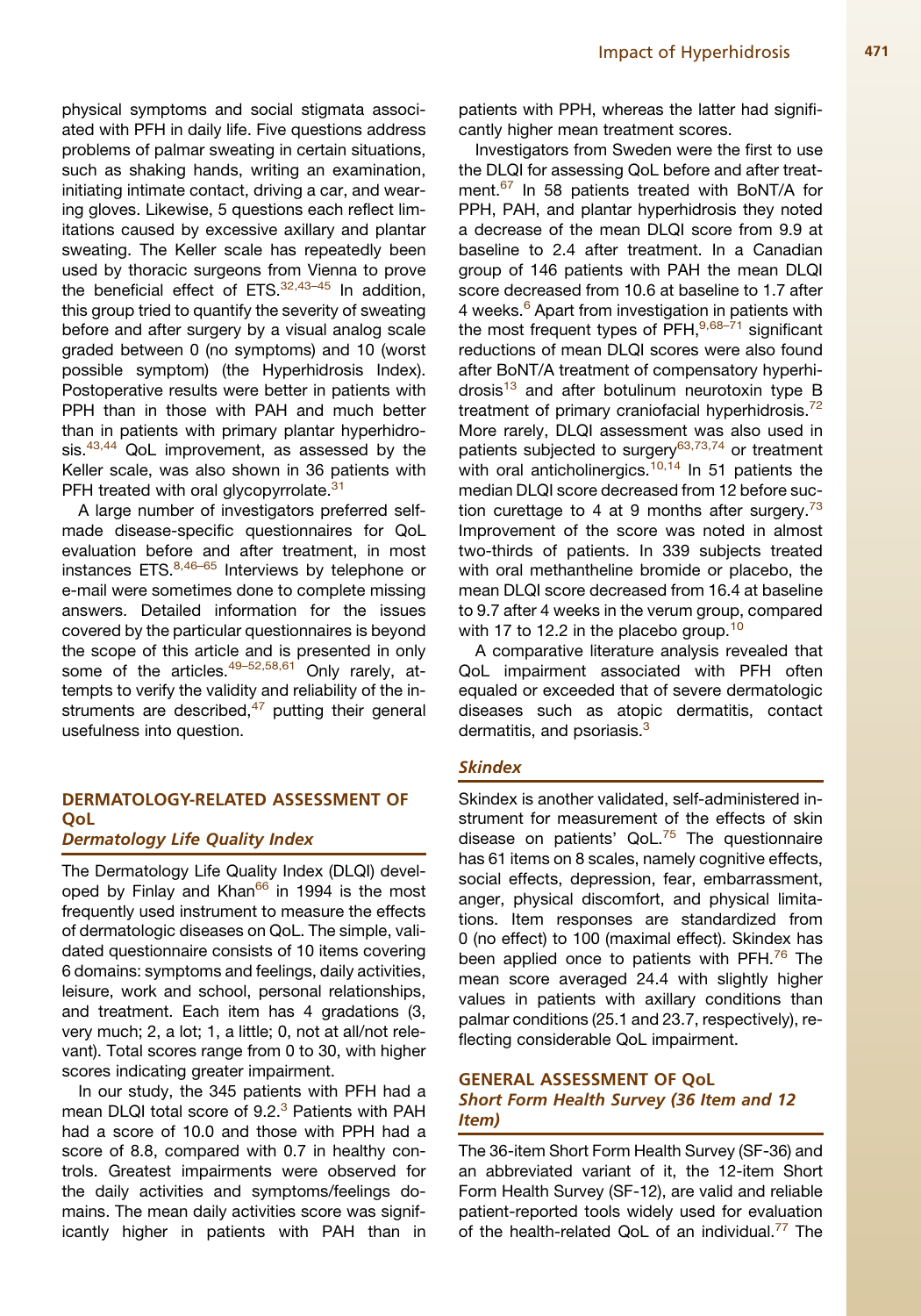SF-36 consists of multiple-choice questions on 8 health domains (vitality, physical functioning, bodily pain, general health perceptions, physical role functioning, emotional role functioning, social role functioning, mental health). Answers are transformed into scales and 2 main summaries, the Physical Component Summary (PCS) score and the Mental Component Summary (MCS) score. These norm-based scores range from 0 to 100 points with 50 points being the average Unites States score and with 10 points representing 1 standard deviation. The lower the score, the higher the disability.

Sayeed and colleagues $^{78}$  $^{78}$  $^{78}$  were the first to use the SF-36 tool to assess the QoL status before and after ETS in a small number of patients with upper limb hyperhidrosis. Since then, the SF-36 has emerged as the favored instrument in the assessment of general QoL in patients with PFH. Pretreatment SF-36 scores often showed lower than normal mental and physical health dimensions that improved after ETS surgery.<sup>29,74,79-84</sup> Strongest effects were mostly seen in social functioning and other scores of mental fitness. One study comparing SF-36 results in operated patients with those in healthy controls revealed no significant differences. $74$  Only bodily pain and physical role domains decreased 1 month after ETS, because of the effects of the recent opera-tion, but recovered shortly thereafter.<sup>[74,80](#page-9-0)</sup> In a German study on 178 patients with PFH the SF-36 values for vitality, social fitness, and psychological fitness showed a tendency to smaller values in patients with postoperative compensatory sweating, but did not reach statistical relevance.<sup>[82](#page-9-0)</sup> Lee and colleagues<sup>[31](#page-7-0)</sup> observed increases in SF-36 scores in patients with PFH treated with oral glycopyrrolate.

In our study on 345 subjects with PFH the compressed SF-12 version of the questionnaire was used.<sup>[3](#page-6-0)</sup> Compared with healthy controls, patients with hyperhidrosis had lower mean scores indicating poorer health status on both the MCS score (44.4 vs 50.8) and the PCS score (52.9 vs 54.9). In 240 patients with PAH treated with BoNT/A, the mean PCS score significantly improved from baseline by 0.9 points and the mean MCS score by 1.7 points.<sup>[40](#page-8-0)</sup> Measures of SF-12 in 51 patients with various types of PFH showed significant mean increases 1 month after ETS in both PCS score (51.45 before ETS vs 54.25 after ETS) and MCS score (49.08 before ETS vs 53.88 after ETS). [84](#page-9-0)

#### Other Instruments

On rare occasions, other instruments than the SF-36/SF-12 were used to rate the QoL impairment in patients with hyperhidrosis. Cinà and Clase<sup>[85](#page-9-0)</sup> administered the Illness Intrusiveness Ratings Scale (IIRS) by electronic mail to patients with PFH, and 68 people responded on 2 occasions 4 weeks apart. The IIRS measures the extent to which a disease, its treatment, or both interfere with activities across 13 life domains considered important to QoL on a 7-point Likert scale. Scores were lower in participants who previously had surgery for hyperhidrosis, compared with those who had not, and improved dramatically in 4 patients who underwent surgery during the course of the study.<sup>85</sup>

The Nottingham Health Profile (NHP) contains 38 items dealing with the 6 health domains of pain, energy, sleep, mobility, emotional reaction, and social isolation. Ambrogi and colleagues<sup>[29](#page-7-0)</sup> used it in patients with PPH for comparison of ETS and BoNT/A injections at different time points after treatment and noted the same trend for both the NHP and the simultaneously applied SF-36.

The Everyday Life Questionnaire (EDLQ) was used in 30 patients with PPH before and 6 months after ETS.<sup>[86](#page-9-0)</sup> The instrument comprises 42 questions about physical, emotional, social, and functional components of QoL as well as joy of life and patient satisfaction with medical care. Poor preoperative QoL was a significant predictor of postoperative improvement across all dimensions covered by the questionnaire.

# ASSESSMENT OF SPECIAL IMPAIRMENTS

Anxiety, depression, and social phobia profiles were repeatedly assessed in patients with hyperhidrosis.  $31,49,76,84,87$  Weber and colleagues<sup>76</sup> Weber and colleagues<sup>[76](#page-9-0)</sup> applied the State-Trait Anxiety Inventory G Form X2 (STAI), the Social Phobia Scale (SPS), the Symptom Checklist 90R (SCL-90-R) of Derogatis, and the Hospital Anxiety and Depression Scale (HADS-D) to 70 patients with different types of PFH. Only the mean value for SPS was slightly greater than the normal range, but values of all instruments significantly changed in the direction of normalization after BoNT/A treatment. Likewise, Ramos and colleagues<sup>[49](#page-8-0)</sup> found that general state and trait anxiety levels in 158 patients with PPH and other types of PFH before ETS surgery were similar to those of the general population. However, when applying a self-designed anxiety-specific questionnaire inquiring typical incapacitating situations nearly half of the patients affirmed 9 or more of 14 questions. Items related to the hands and their use, to public situations, and relations with people of the opposite sex and strangers scored the highest. The investigators concluded that patients with PFH have a high degree of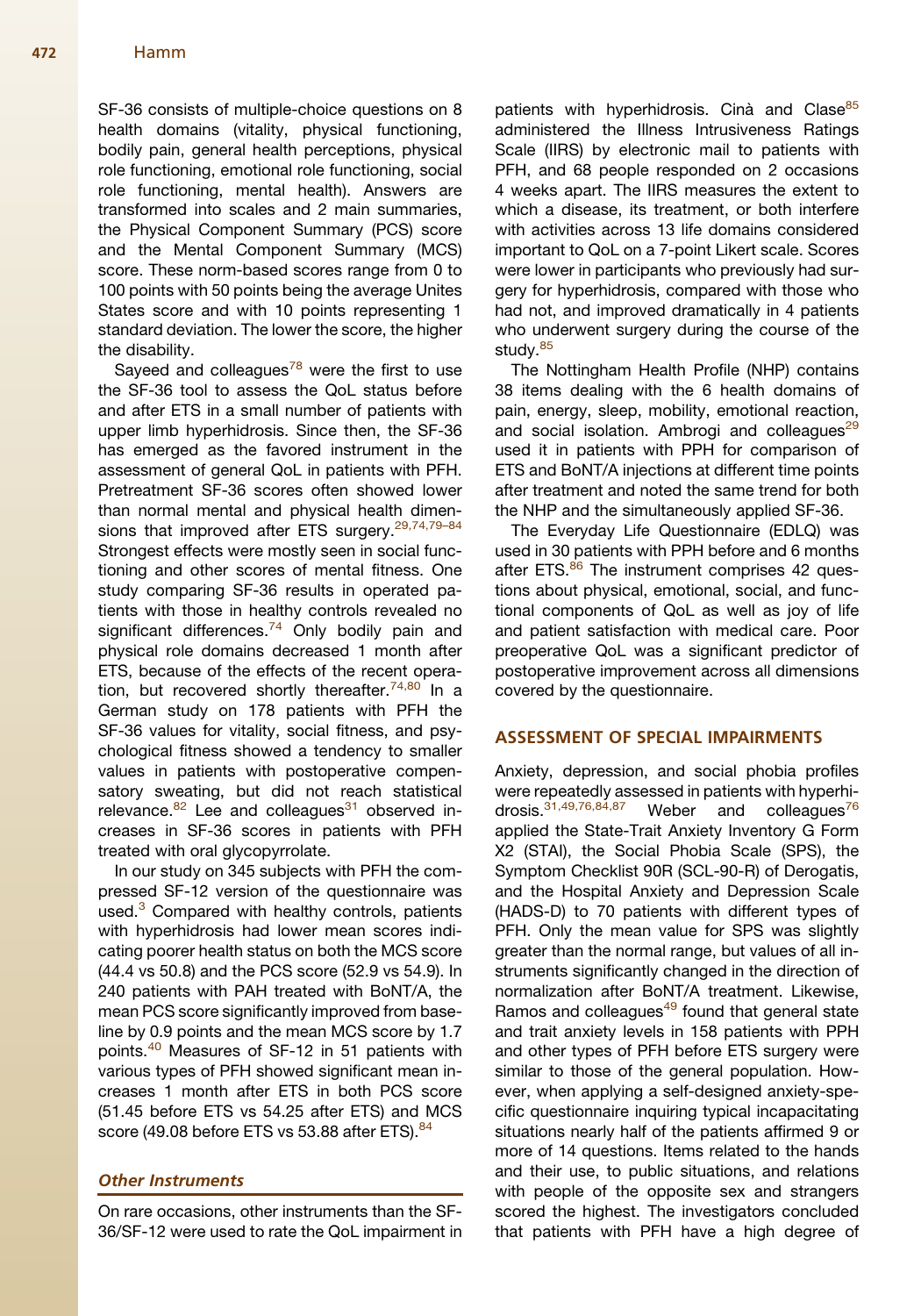<span id="page-6-0"></span>anxiety perceived as debilitating in daily life, which the STAI was unable to measure. In another 51 patients with PFH STAI rates bordered clinical significance, whereas depressive symptoms, as assessed by the Center for Epidemiologic Studies Depression Scale (CES-D), were not altered.<sup>[84](#page-9-0)</sup> However, rates of both anxiety and depression were decreased 1 month after ETS. Beck Depression Inventory (BDI), Beck Anxiety Inventory (BAI), and the Autonomic Nervous System (ANS) scale were used in 2 studies on the effect of glycopyrro-late.<sup>[31,87](#page-7-0)</sup> Only declines in the BAI score were noted in patients with PFH, $31$  whereas decreases in both BAI score and BDI score occurred in patients with compensatory hyperhidrosis.<sup>87</sup>

A group of 50 patients with PFH recently scored significantly higher in 2 of 3 subscales of the Toronto Alexithymia Scale-20, a 20-item tool that measures features of alexithymia, denoting an insufficiency in identification and expression of emotions.<sup>[88](#page-9-0)</sup> Values greater than normal were found in 45.6% of patients compared with 18.2% of control participants. Alexithymic individuals are less able to cope with stress and to communicate their feelings effectively, they tend to develop fewer close relationships, and have lesser social skills.<sup>[88](#page-9-0)</sup> The same Turkish group of psychiatrists found significant differences in several scores of the Temperament and Character Inventory (TCI) between patients with PFH and controls.<sup>[89](#page-9-0)</sup> The results indicate that patients with PFH might have less energy; might have a tendency to tiredness; and might be less able to tolerate, cope with, and recover from stress.

#### SUMMARY

Hyperhidrosis in general, and PFH in particular as the most important entity within its scope, are common conditions that are often detrimental to patients' social, psychological, professional, and physical well-being. Beyond objective measurement of increased sweat production and demarcation of affected sites and areas, the real impact of the disease can only be recognized by assessment of the reduction in QoL. Significant progress in treatment of PFH has been achieved by the introduction of botulinum toxin injections and the technical improvement of ETS, which is reflected in the intense QoL research since about the turn of the century. In the meanwhile, survey of QoL has become the most important outcome measure in patients with hyperhidrosis. The simplest tool for its rapid appraisal in daily routine is the HDSS. For more exact evaluation of QoL in clinical studies the use of a dermatology-specific instrument, such as the DLQI, and of a disease-specific instrument, such as the HHIQ, are appropriate. The most suitable tool with a general section addressing limitations in social, psychological, private, and professional life as well as special sections identifying site-related problems probably has still to be developed. Use of a uniform questionnaire shared by dermatologists, thoracic surgeons, and other treating physicians is desirable, with a summed total score facilitating comparison. Additional use of instruments assessing general QoL issues and allowing the detection of typical disadvantages, side effects, and complications of different treatments before and during/after intervention also seems to be important. Otherwise, drawbacks such as expenditure of time in tap water iontophoresis, xerostomia caused by oral anticholinergics, and compensatory hyperhidrosis after ETS surgery may be missed.

#### **REFERENCES**

- 1. [Adar R, Kurchin A, Zweig A, et al. Palmar hyperhi](http://refhub.elsevier.com/S0733-8635(14)00071-0/sref1)[drosis and its surgical treatment: a report of 100](http://refhub.elsevier.com/S0733-8635(14)00071-0/sref1) [cases. Ann Surg 1977;186:34–41](http://refhub.elsevier.com/S0733-8635(14)00071-0/sref1).
- 2. Mindus P. Livskvalitet och hyperhidros. Läkartidnin[gen 1980;77:1999–2000.](http://refhub.elsevier.com/S0733-8635(14)00071-0/sref2)
- 3. [Hamm H, Naumann MK, Kowalski JW, et al. Pri](http://refhub.elsevier.com/S0733-8635(14)00071-0/sref3)[mary focal hyperhidrosis: disease characteristics](http://refhub.elsevier.com/S0733-8635(14)00071-0/sref3) [and functional impairment. Dermatology 2006;](http://refhub.elsevier.com/S0733-8635(14)00071-0/sref3) [212:343–53.](http://refhub.elsevier.com/S0733-8635(14)00071-0/sref3)
- 4. [Walling HW. Primary hyperhidrosis increases the](http://refhub.elsevier.com/S0733-8635(14)00071-0/sref4) [risk of cutaneous infection: a case-control study](http://refhub.elsevier.com/S0733-8635(14)00071-0/sref4) [of 387 patients. J Am Acad Dermatol 2009;61:](http://refhub.elsevier.com/S0733-8635(14)00071-0/sref4) [242–6.](http://refhub.elsevier.com/S0733-8635(14)00071-0/sref4)
- 5. [Strutton DR, Kowalski JW, Glaser DA, et al. US](http://refhub.elsevier.com/S0733-8635(14)00071-0/sref5) [prevalence of hyperhidrosis and impact on individ](http://refhub.elsevier.com/S0733-8635(14)00071-0/sref5)[uals with axillary hyperhidrosis: results from a na](http://refhub.elsevier.com/S0733-8635(14)00071-0/sref5)[tional survey. J Am Acad Dermatol 2004;51:241–8](http://refhub.elsevier.com/S0733-8635(14)00071-0/sref5).
- 6. [Solish N, Benohanian A, Kowalski JW, et al. Pro](http://refhub.elsevier.com/S0733-8635(14)00071-0/sref6)[spective open-label study of botulinum toxin type](http://refhub.elsevier.com/S0733-8635(14)00071-0/sref6) [A in patients with axillary hyperhidrosis: effects on](http://refhub.elsevier.com/S0733-8635(14)00071-0/sref6) [functional impairment and quality of life. Dermatol](http://refhub.elsevier.com/S0733-8635(14)00071-0/sref6) [Surg 2005;31:405–13.](http://refhub.elsevier.com/S0733-8635(14)00071-0/sref6)
- 7. [Lowe NJ, Glaser DA, Eadie N, et al. Botulinum toxin](http://refhub.elsevier.com/S0733-8635(14)00071-0/sref7) [type A in the treatment of primary axillary hyperhi](http://refhub.elsevier.com/S0733-8635(14)00071-0/sref7)[drosis: a 52-week multicenter double-blind, ran](http://refhub.elsevier.com/S0733-8635(14)00071-0/sref7)[domized, placebo-controlled study of efficacy](http://refhub.elsevier.com/S0733-8635(14)00071-0/sref7) [and safety. J Am Acad Dermatol 2007;56:604–11.](http://refhub.elsevier.com/S0733-8635(14)00071-0/sref7)
- 8. [Yanagihara TK, Ibrahimiye A, Harris C, et al. Anal](http://refhub.elsevier.com/S0733-8635(14)00071-0/sref8)[ysis of clamping versus cutting of T3 sympathetic](http://refhub.elsevier.com/S0733-8635(14)00071-0/sref8) [nerve for severe palmar hyperhidrosis. J Thorac](http://refhub.elsevier.com/S0733-8635(14)00071-0/sref8) [Cardiovasc Surg 2010;140:984–9.](http://refhub.elsevier.com/S0733-8635(14)00071-0/sref8)
- 9. [Campanati A, Sandroni L, Gesuita R, et al. Treat](http://refhub.elsevier.com/S0733-8635(14)00071-0/sref9)[ment of focal idiopathic hyperhidrosis with botuli](http://refhub.elsevier.com/S0733-8635(14)00071-0/sref9)[num toxin type A: clinical predictive factors of](http://refhub.elsevier.com/S0733-8635(14)00071-0/sref9) [relapse-free survival. J Eur Acad Dermatol Vene](http://refhub.elsevier.com/S0733-8635(14)00071-0/sref9)[reol 2011;25:917–21.](http://refhub.elsevier.com/S0733-8635(14)00071-0/sref9)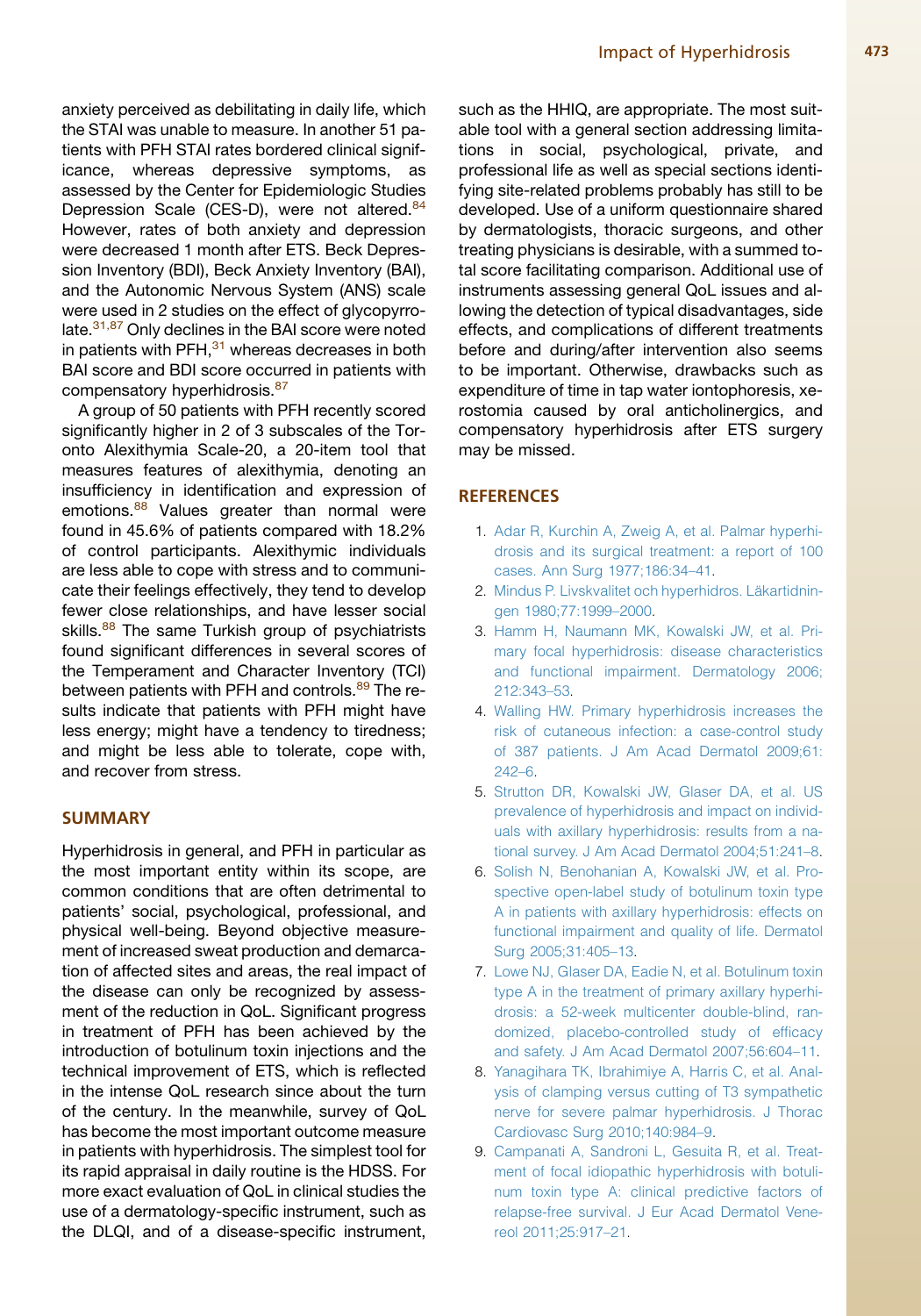- <span id="page-7-0"></span>10. Müller C, Berensmeier A, Hamm H, et al. Efficacy [and safety of methantheline bromide \(Vagantin\(](http://refhub.elsevier.com/S0733-8635(14)00071-0/sref10)®[\)\)](http://refhub.elsevier.com/S0733-8635(14)00071-0/sref10) [in axillary and palmar hyperhidrosis: results from](http://refhub.elsevier.com/S0733-8635(14)00071-0/sref10) [a multicenter, randomized, placebo-controlled](http://refhub.elsevier.com/S0733-8635(14)00071-0/sref10) [trial. J Eur Acad Dermatol Venereol 2013;27:](http://refhub.elsevier.com/S0733-8635(14)00071-0/sref10) [1278–84](http://refhub.elsevier.com/S0733-8635(14)00071-0/sref10).
- 11. [Ibrahim O, Kakar R, Bolotin D, et al. The compara](http://refhub.elsevier.com/S0733-8635(14)00071-0/sref11)[tive effectiveness of suction-curettage and](http://refhub.elsevier.com/S0733-8635(14)00071-0/sref11) [onabotulinumtoxin-A injections for the treatment of](http://refhub.elsevier.com/S0733-8635(14)00071-0/sref11) [primary focal axillary hyperhidrosis: a randomized](http://refhub.elsevier.com/S0733-8635(14)00071-0/sref11) [control trial. J Am Acad Dermatol 2013;69:88–95](http://refhub.elsevier.com/S0733-8635(14)00071-0/sref11).
- 12. [Solish N, Bertucci V, Dansereau A, et al.](http://refhub.elsevier.com/S0733-8635(14)00071-0/sref12) [A comprehensive approach to the recognition,](http://refhub.elsevier.com/S0733-8635(14)00071-0/sref12) [diagnosis, and severity-based treatment of focal](http://refhub.elsevier.com/S0733-8635(14)00071-0/sref12) [hyperhidrosis: recommendations of the Canadian](http://refhub.elsevier.com/S0733-8635(14)00071-0/sref12) [Hyperhidrosis Advisory Committee. Dermatol](http://refhub.elsevier.com/S0733-8635(14)00071-0/sref12) [Surg 2007;33:908–23](http://refhub.elsevier.com/S0733-8635(14)00071-0/sref12).
- 13. [Kim WO, Kil HK, Yoon KB, et al. Botulinum toxin: a](http://refhub.elsevier.com/S0733-8635(14)00071-0/sref13) [treatment for compensatory hyperhidrosis in the](http://refhub.elsevier.com/S0733-8635(14)00071-0/sref13) [trunk. Dermatol Surg 2009;35:833–8](http://refhub.elsevier.com/S0733-8635(14)00071-0/sref13).
- 14. [Kim WO, Kil HK, Yoon KB, et al. Treatment of gener](http://refhub.elsevier.com/S0733-8635(14)00071-0/sref14)[alized hyperhidrosis with oxybutynin in post](http://refhub.elsevier.com/S0733-8635(14)00071-0/sref14)[menopausal patients. Acta Derm Venereol 2010;](http://refhub.elsevier.com/S0733-8635(14)00071-0/sref14) [90:291–3.](http://refhub.elsevier.com/S0733-8635(14)00071-0/sref14)
- 15. [Kwong KF, Cooper LB, Bennett LA, et al. Clinical](http://refhub.elsevier.com/S0733-8635(14)00071-0/sref15) [experience in 397 consecutive thoracoscopic sym](http://refhub.elsevier.com/S0733-8635(14)00071-0/sref15)[pathectomies. Ann Thorac Surg 2005;80:1063–6](http://refhub.elsevier.com/S0733-8635(14)00071-0/sref15).
- 16. [Kwong KF, Hobbs JL, Cooper LB, et al. Stratified](http://refhub.elsevier.com/S0733-8635(14)00071-0/sref16) [analysis of clinical outcomes in thoracoscopic sym](http://refhub.elsevier.com/S0733-8635(14)00071-0/sref16)[pathicotomy for hyperhidrosis. Ann Thorac Surg](http://refhub.elsevier.com/S0733-8635(14)00071-0/sref16) [2008;85:390–3](http://refhub.elsevier.com/S0733-8635(14)00071-0/sref16).
- 17. [Amir M, Arish A, Weinstein Y, et al. Impairment in](http://refhub.elsevier.com/S0733-8635(14)00071-0/sref17) [quality of life among patients seeking surgery for](http://refhub.elsevier.com/S0733-8635(14)00071-0/sref17) [hyperhidrosis \(excessive sweating\): preliminary re](http://refhub.elsevier.com/S0733-8635(14)00071-0/sref17)[sults. Isr J Psychiatry Relat Sci 2000;37:25–31](http://refhub.elsevier.com/S0733-8635(14)00071-0/sref17).
- 18. [De Campos JR, Kauffman P, Werebe Ede C, et al.](http://refhub.elsevier.com/S0733-8635(14)00071-0/sref18) [Quality of life, before and after thoracic sympathec](http://refhub.elsevier.com/S0733-8635(14)00071-0/sref18)[tomy: report on 378 operated patients. Ann Thorac](http://refhub.elsevier.com/S0733-8635(14)00071-0/sref18) [Surg 2003;76:886–91](http://refhub.elsevier.com/S0733-8635(14)00071-0/sref18).
- 19. [Yazbek G, Wolosker N, de Campos JR, et al.](http://refhub.elsevier.com/S0733-8635(14)00071-0/sref19) [Palmar hyperhidrosis – which is the best level of](http://refhub.elsevier.com/S0733-8635(14)00071-0/sref19) [denervation using video-assisted thoracoscopic](http://refhub.elsevier.com/S0733-8635(14)00071-0/sref19) [sympathectomy: T2 or T3 ganglion? J Vasc Surg](http://refhub.elsevier.com/S0733-8635(14)00071-0/sref19) [2005;42:281–5](http://refhub.elsevier.com/S0733-8635(14)00071-0/sref19).
- 20. [Munia MA, Wolosker N, Kaufmann P, et al. Sus](http://refhub.elsevier.com/S0733-8635(14)00071-0/sref20)[tained benefit lasting one year from T4 instead of](http://refhub.elsevier.com/S0733-8635(14)00071-0/sref20) [T3-T4 sympathectomy for isolated axillary hyperhi](http://refhub.elsevier.com/S0733-8635(14)00071-0/sref20)[drosis. Clinics \(Sao Paulo\) 2008;63:771–4](http://refhub.elsevier.com/S0733-8635(14)00071-0/sref20).
- 21. [Wolosker N, Yazbek G, Ishy A, et al. Is sympathec](http://refhub.elsevier.com/S0733-8635(14)00071-0/sref21)[tomy at T4 level better than at T3 level for treating](http://refhub.elsevier.com/S0733-8635(14)00071-0/sref21) [palmar hyperhidrosis? J Laparoendosc Adv Surg](http://refhub.elsevier.com/S0733-8635(14)00071-0/sref21) [Tech A 2008;18:102–6.](http://refhub.elsevier.com/S0733-8635(14)00071-0/sref21)
- 22. [Yazbek G, Wolosker N, Kauffman P, et al. Twenty](http://refhub.elsevier.com/S0733-8635(14)00071-0/sref22) [months of evolution following sympathectomy on](http://refhub.elsevier.com/S0733-8635(14)00071-0/sref22) [patients with palmar hyperhidrosis: sympathec](http://refhub.elsevier.com/S0733-8635(14)00071-0/sref22)[tomy at the T3 level is better than at the T2 level.](http://refhub.elsevier.com/S0733-8635(14)00071-0/sref22) [Clinics \(Sao Paulo\) 2009;64:743–9.](http://refhub.elsevier.com/S0733-8635(14)00071-0/sref22)
- 23. [Wolosker N, Munia MA, Kauffman P, et al. Is gender](http://refhub.elsevier.com/S0733-8635(14)00071-0/sref23) [a predictive factor for satisfaction among patients](http://refhub.elsevier.com/S0733-8635(14)00071-0/sref23) [undergoing sympathectomy to treat palmar hyper](http://refhub.elsevier.com/S0733-8635(14)00071-0/sref23)[hidrosis? Clinics \(Sao Paulo\) 2010;65:583–6](http://refhub.elsevier.com/S0733-8635(14)00071-0/sref23).
- 24. [Wolosker N, Yazbek G, de Campos JR, et al. Qual](http://refhub.elsevier.com/S0733-8635(14)00071-0/sref24)[ity of life before surgery is a predictive factor for](http://refhub.elsevier.com/S0733-8635(14)00071-0/sref24) [satisfaction among patients undergoing sympa](http://refhub.elsevier.com/S0733-8635(14)00071-0/sref24)[thectomy to treat hyperhidrosis. J Vasc Surg](http://refhub.elsevier.com/S0733-8635(14)00071-0/sref24) [2010;51:1190–4.](http://refhub.elsevier.com/S0733-8635(14)00071-0/sref24)
- 25. [Ishy A, de Campos JR, Wolosker N, et al. Objective](http://refhub.elsevier.com/S0733-8635(14)00071-0/sref25) [evaluation of patients with palmar hyperhidrosis sub](http://refhub.elsevier.com/S0733-8635(14)00071-0/sref25)[mitted to two levels of sympathectomy: T3 and T4.](http://refhub.elsevier.com/S0733-8635(14)00071-0/sref25) [Interact Cardiovasc Thorac Surg 2011;12:545–8.](http://refhub.elsevier.com/S0733-8635(14)00071-0/sref25)
- 26. [Wolosker N, de Campos JR, Kauffman P, et al.](http://refhub.elsevier.com/S0733-8635(14)00071-0/sref26) [Evaluation of quality of life over time among 453](http://refhub.elsevier.com/S0733-8635(14)00071-0/sref26) [patients with hyperhidrosis submitted to endo](http://refhub.elsevier.com/S0733-8635(14)00071-0/sref26)[scopic thoracic sympathectomy. J Vasc Surg](http://refhub.elsevier.com/S0733-8635(14)00071-0/sref26) [2012;55:154–6.](http://refhub.elsevier.com/S0733-8635(14)00071-0/sref26)
- 27. [Neves S, Uchoa PC, Wolosker N, et al. Long-term](http://refhub.elsevier.com/S0733-8635(14)00071-0/sref27) [comparison of video-assisted thoracic sympathec](http://refhub.elsevier.com/S0733-8635(14)00071-0/sref27)[tomy and clinical observation for the treatment of](http://refhub.elsevier.com/S0733-8635(14)00071-0/sref27) [palmar hyperhidrosis in children younger than 14.](http://refhub.elsevier.com/S0733-8635(14)00071-0/sref27) [Pediatr Dermatol 2012;29:575–9](http://refhub.elsevier.com/S0733-8635(14)00071-0/sref27).
- 28. [Loureiro Mde P, de Campos JR, Kauffman P, et al.](http://refhub.elsevier.com/S0733-8635(14)00071-0/sref28) [Endoscopic lumbar sympathectomy for women: ef](http://refhub.elsevier.com/S0733-8635(14)00071-0/sref28)[fect on compensatory sweat. Clinics \(Sao Paulo\)](http://refhub.elsevier.com/S0733-8635(14)00071-0/sref28) [2008;63:189–96.](http://refhub.elsevier.com/S0733-8635(14)00071-0/sref28)
- 29. [Ambrogi V, Campione E, Mineo D, et al. Bilateral](http://refhub.elsevier.com/S0733-8635(14)00071-0/sref29) [thoracoscopic T2 to T3 sympathectomy versus bot](http://refhub.elsevier.com/S0733-8635(14)00071-0/sref29)[ulinum injection in palmar hyperhidrosis. Ann](http://refhub.elsevier.com/S0733-8635(14)00071-0/sref29) [Thorac Surg 2009;88:238–45.](http://refhub.elsevier.com/S0733-8635(14)00071-0/sref29)
- 30. [Wang FG, Chen YB, Yang WT, et al. Comparison of](http://refhub.elsevier.com/S0733-8635(14)00071-0/sref30) [compensatory sweating and quality of life following](http://refhub.elsevier.com/S0733-8635(14)00071-0/sref30) [thoracic sympathetic block for palmar hyperhidro](http://refhub.elsevier.com/S0733-8635(14)00071-0/sref30)[sis: electrocautery hook versus titanium clip. Chin](http://refhub.elsevier.com/S0733-8635(14)00071-0/sref30) [Med J \(Engl\) 2011;124:3495–8](http://refhub.elsevier.com/S0733-8635(14)00071-0/sref30).
- 31. [Lee HH, Kim do W, Kim do W, et al. Efficacy of gly](http://refhub.elsevier.com/S0733-8635(14)00071-0/sref31)[copyrrolate in primary hyperhidrosis patients.](http://refhub.elsevier.com/S0733-8635(14)00071-0/sref31) [Korean J Pain 2012;25:28–32](http://refhub.elsevier.com/S0733-8635(14)00071-0/sref31).
- 32. [Panhofer P, Gleiss A, Eilenberg WH, et al. Long](http://refhub.elsevier.com/S0733-8635(14)00071-0/sref32)[term outcomes after endothoracic sympathetic](http://refhub.elsevier.com/S0733-8635(14)00071-0/sref32) [block at the T4 ganglion for upper limb hyperhidro](http://refhub.elsevier.com/S0733-8635(14)00071-0/sref32)[sis. Br J Surg 2013;100:1471–7.](http://refhub.elsevier.com/S0733-8635(14)00071-0/sref32)
- 33. [Wolosker N, de Campos JR, Kauffman P, et al. An](http://refhub.elsevier.com/S0733-8635(14)00071-0/sref33) [alternative to treat palmar hyperhidrosis: use of](http://refhub.elsevier.com/S0733-8635(14)00071-0/sref33) [oxybutynin. Clin Auton Res 2011;21:389–93](http://refhub.elsevier.com/S0733-8635(14)00071-0/sref33).
- 34. [Wolosker N, de Campos JR, Kauffman P, et al. The](http://refhub.elsevier.com/S0733-8635(14)00071-0/sref34) [use of oxybutynin for treating axillary hyperhidrosis.](http://refhub.elsevier.com/S0733-8635(14)00071-0/sref34) [Ann Vasc Surg 2011;25:1057–62](http://refhub.elsevier.com/S0733-8635(14)00071-0/sref34).
- 35. [Wolosker N, de Campos JR, Kauffman P, et al.](http://refhub.elsevier.com/S0733-8635(14)00071-0/sref35) [A randomized placebo-controlled trial of oxybuty](http://refhub.elsevier.com/S0733-8635(14)00071-0/sref35)[nin for the initial treatment of palmar and axillary hy](http://refhub.elsevier.com/S0733-8635(14)00071-0/sref35)[perhidrosis. J Vasc Surg 2012;55:1696–700](http://refhub.elsevier.com/S0733-8635(14)00071-0/sref35).
- 36. [Wolosker N, Krutman M, Campdell TP, et al. Oxy](http://refhub.elsevier.com/S0733-8635(14)00071-0/sref36)[butynin treatment for hyperhidrosis: a comparative](http://refhub.elsevier.com/S0733-8635(14)00071-0/sref36) [analysis between genders. Einstein \(Sao Paulo\)](http://refhub.elsevier.com/S0733-8635(14)00071-0/sref36) [2012;10:405–8.](http://refhub.elsevier.com/S0733-8635(14)00071-0/sref36)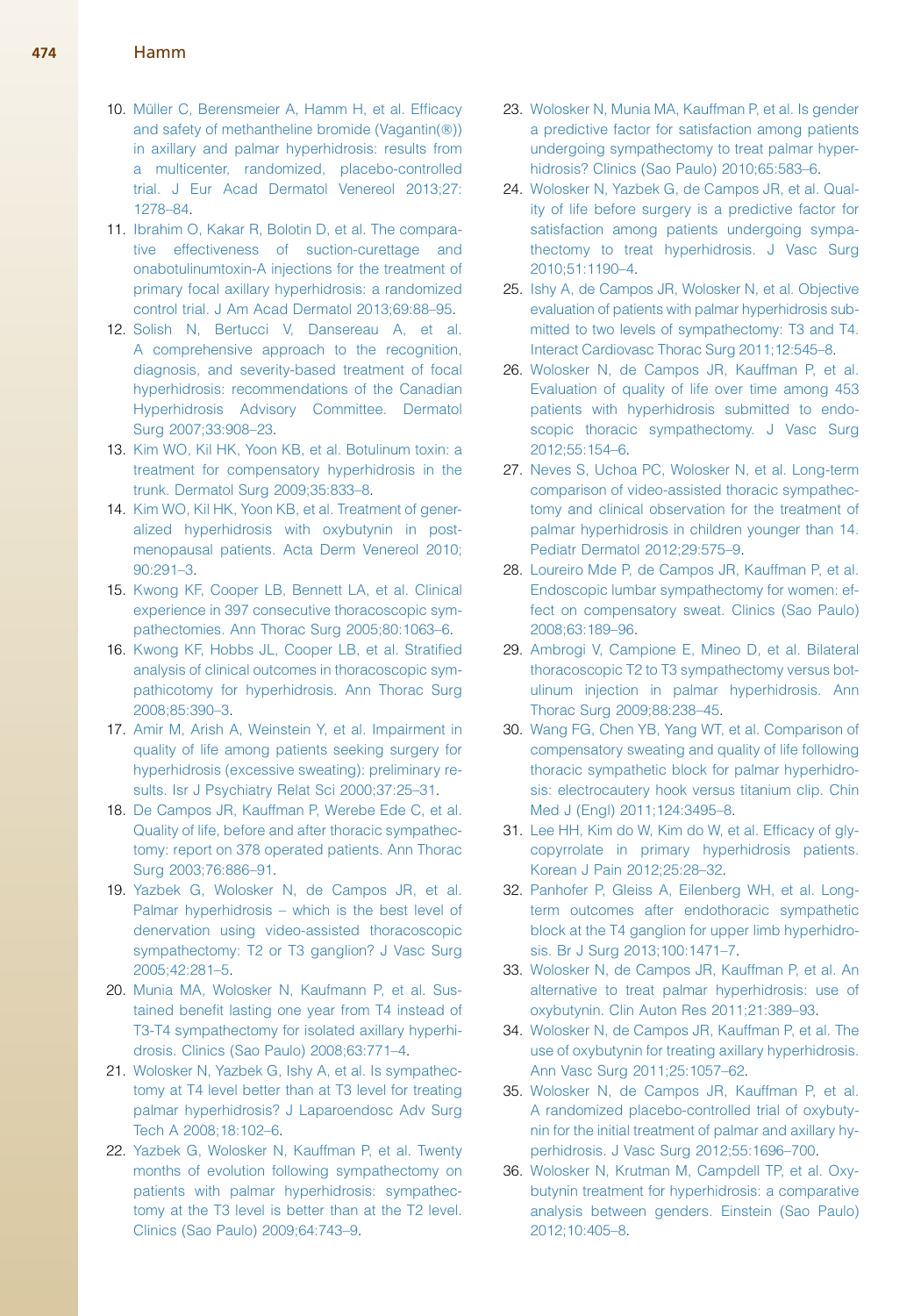- <span id="page-8-0"></span>37. [Wolosker N, Krutman M, Kauffman P, et al. Effec](http://refhub.elsevier.com/S0733-8635(14)00071-0/sref37)[tiveness of oxybutynin for treatment of hyperhidro](http://refhub.elsevier.com/S0733-8635(14)00071-0/sref37)[sis in overweight and obese patients. Rev Assoc](http://refhub.elsevier.com/S0733-8635(14)00071-0/sref37) [Med Bras 2013;59:143–7](http://refhub.elsevier.com/S0733-8635(14)00071-0/sref37).
- 38. [Wolosker N, Schvartsman C, Krutman M, et al.](http://refhub.elsevier.com/S0733-8635(14)00071-0/sref38) [Efficacy and quality of life outcomes of oxybutynin](http://refhub.elsevier.com/S0733-8635(14)00071-0/sref38) [for treating palmar hyperhidrosis in children](http://refhub.elsevier.com/S0733-8635(14)00071-0/sref38) [younger than 14 years old. Pediatr Dermatol 2014;](http://refhub.elsevier.com/S0733-8635(14)00071-0/sref38) [31:48–53.](http://refhub.elsevier.com/S0733-8635(14)00071-0/sref38)
- 39. [Teale C, Roberts G. Development, validity, and reli](http://refhub.elsevier.com/S0733-8635(14)00071-0/sref39)[ability of the Hyperhidrosis Impact Questionnaire](http://refhub.elsevier.com/S0733-8635(14)00071-0/sref39) [\(HHIQ\) \(abstract\). Qual Life Res 2002;11:702](http://refhub.elsevier.com/S0733-8635(14)00071-0/sref39).
- 40. [Naumann MK, Hamm H, Lowe NJ, et al. Effect of](http://refhub.elsevier.com/S0733-8635(14)00071-0/sref40) [botulinum toxin type A on quality of life measures](http://refhub.elsevier.com/S0733-8635(14)00071-0/sref40) [in patients with excessive axillary sweating: a ran](http://refhub.elsevier.com/S0733-8635(14)00071-0/sref40)[domized controlled trial. Br J Dermatol 2002;147:](http://refhub.elsevier.com/S0733-8635(14)00071-0/sref40) [1218–26.](http://refhub.elsevier.com/S0733-8635(14)00071-0/sref40)
- 41. [Naumann M, Lowe NJ, Kumar CR, et al. Botulinum](http://refhub.elsevier.com/S0733-8635(14)00071-0/sref41) [toxin type A is a safe and effective treatment for](http://refhub.elsevier.com/S0733-8635(14)00071-0/sref41) [axillary hyperhidrosis over 16 months: a prospec](http://refhub.elsevier.com/S0733-8635(14)00071-0/sref41)[tive study. Arch Dermatol 2003;139:731–6.](http://refhub.elsevier.com/S0733-8635(14)00071-0/sref41)
- 42. Keller S, Sekons D, Scher H, et al. A novel scale for assessing quality of life following bilateral endoscopic thoracic sympathectomy for palmar and plantar hyperhidrosis. In: Abstract Book of the 4th International Symposium on Sympathetic Surgery. Abstract O–22. Tampere (Finland), June 28–30, 2001.
- 43. [Neumayer C, Zacherl J, Holak G, et al. Limited](http://refhub.elsevier.com/S0733-8635(14)00071-0/sref42) [endoscopic thoracic sympathetic block for hyper](http://refhub.elsevier.com/S0733-8635(14)00071-0/sref42)[hidrosis of the upper limb: reduction of compensa](http://refhub.elsevier.com/S0733-8635(14)00071-0/sref42)[tory sweating by clipping T4. Surg Endosc 2004;](http://refhub.elsevier.com/S0733-8635(14)00071-0/sref42) [18:152–6.](http://refhub.elsevier.com/S0733-8635(14)00071-0/sref42)
- 44. [Neumayer C, Panhofer P, Zacherl J, et al. Effect of](http://refhub.elsevier.com/S0733-8635(14)00071-0/sref43) [endoscopic thoracic sympathetic block on plantar](http://refhub.elsevier.com/S0733-8635(14)00071-0/sref43) [hyperhidrosis. Arch Surg 2005;140:676–80.](http://refhub.elsevier.com/S0733-8635(14)00071-0/sref43)
- 45. [Panhofer P, Zacherl J, Jakesz R, et al. Improved](http://refhub.elsevier.com/S0733-8635(14)00071-0/sref44) [quality of life after sympathetic block for upper](http://refhub.elsevier.com/S0733-8635(14)00071-0/sref44) [limb hyperhidrosis. Br J Surg 2006;93:582–6.](http://refhub.elsevier.com/S0733-8635(14)00071-0/sref44)
- 46. [Ghisletta N, Habicht J, Stulz P. Video-assisted thor](http://refhub.elsevier.com/S0733-8635(14)00071-0/sref45)[acosopic sympathectomy: spectrum of indications](http://refhub.elsevier.com/S0733-8635(14)00071-0/sref45) [and our own results \(1995-1997\). Schweiz Med](http://refhub.elsevier.com/S0733-8635(14)00071-0/sref45) [Wochenschr 1999;129:985–92](http://refhub.elsevier.com/S0733-8635(14)00071-0/sref45).
- 47. [Kuo CH, Yen M, Lin PC. Developing an instrument](http://refhub.elsevier.com/S0733-8635(14)00071-0/sref46) [to measure quality of life of patients with hyperhi](http://refhub.elsevier.com/S0733-8635(14)00071-0/sref46)[drosis. J Nurs Res 2004;12:21–30](http://refhub.elsevier.com/S0733-8635(14)00071-0/sref46).
- 48. Loscertales J, Arroyo Tristán A, Congregado [Loscertales M, et al. Thoracoscopic sympathec](http://refhub.elsevier.com/S0733-8635(14)00071-0/sref47)[tomy for palmar hyperhidrosis. Immediate results](http://refhub.elsevier.com/S0733-8635(14)00071-0/sref47) [and postoperative quality of life. Arch Bronconeu](http://refhub.elsevier.com/S0733-8635(14)00071-0/sref47)[mol 2004;40:67–71.](http://refhub.elsevier.com/S0733-8635(14)00071-0/sref47)
- 49. Ramos R, Moya J, Turón V, et al. [Primary hyperhidro[sis and anxiety: a prospective preoperative survey of](http://refhub.elsevier.com/S0733-8635(14)00071-0/sref48) [158 patients\]. Arch Bronconeumol 2005;41:88–92.](http://refhub.elsevier.com/S0733-8635(14)00071-0/sref48)
- 50. Cinà CS, Cinà [MM, Clase CM. Endoscopic thoracic](http://refhub.elsevier.com/S0733-8635(14)00071-0/sref49) [sympathectomy for hyperhidrosis: technique and](http://refhub.elsevier.com/S0733-8635(14)00071-0/sref49) [results. J Minim Access Surg 2007;3:132–40.](http://refhub.elsevier.com/S0733-8635(14)00071-0/sref49)
- 51. [Ottomann C, Blazek J, Hartmann B, et al. Liposuc](http://refhub.elsevier.com/S0733-8635(14)00071-0/sref50)[tion curettage versus Botox for axillary hyperhidro](http://refhub.elsevier.com/S0733-8635(14)00071-0/sref50)[sis. A prospective study of the quality of life.](http://refhub.elsevier.com/S0733-8635(14)00071-0/sref50) [Chirurg 2007;78:356–61](http://refhub.elsevier.com/S0733-8635(14)00071-0/sref50).
- 52. [Jaffer U, Weedon K, Cameron AE. Factors affecting](http://refhub.elsevier.com/S0733-8635(14)00071-0/sref51) [outcome following endoscopic thoracic sympa](http://refhub.elsevier.com/S0733-8635(14)00071-0/sref51)[thectomy. Br J Surg 2007;94:1108–12](http://refhub.elsevier.com/S0733-8635(14)00071-0/sref51).
- 53. [Boley TM, Belangee KN, Markwell S, et al. The ef](http://refhub.elsevier.com/S0733-8635(14)00071-0/sref52)[fect of thoracoscopic sympathectomy on quality](http://refhub.elsevier.com/S0733-8635(14)00071-0/sref52) [of life and symptom management of hyperhidrosis.](http://refhub.elsevier.com/S0733-8635(14)00071-0/sref52) [J Am Coll Surg 2007;204:435–8](http://refhub.elsevier.com/S0733-8635(14)00071-0/sref52).
- 54. [Jeganathan R, Jordan S, Jones M, et al. Bilateral](http://refhub.elsevier.com/S0733-8635(14)00071-0/sref53) [thoracoscopic sympathectomy: results and long](http://refhub.elsevier.com/S0733-8635(14)00071-0/sref53)[term follow-up. Interact Cardiovasc Thorac Surg](http://refhub.elsevier.com/S0733-8635(14)00071-0/sref53) [2008;7:67–70](http://refhub.elsevier.com/S0733-8635(14)00071-0/sref53).
- 55. [Libson S, Kirshtein B, Mizrahi S, et al. Evaluation of](http://refhub.elsevier.com/S0733-8635(14)00071-0/sref54) [compensatory sweating after bilateral thoraco](http://refhub.elsevier.com/S0733-8635(14)00071-0/sref54)[scopic sympathectomy for palmar hyperhidrosis.](http://refhub.elsevier.com/S0733-8635(14)00071-0/sref54) [Surg Laparosc Endosc Percutan Tech 2007;17:](http://refhub.elsevier.com/S0733-8635(14)00071-0/sref54) [511–3.](http://refhub.elsevier.com/S0733-8635(14)00071-0/sref54)
- 56. [Steiner Z, Cohen Z, Kleiner O, et al. Do children](http://refhub.elsevier.com/S0733-8635(14)00071-0/sref55) [tolerate thoracoscopic sympathectomy better](http://refhub.elsevier.com/S0733-8635(14)00071-0/sref55) [than adults? Pediatr Surg Int 2008;24:343–7.](http://refhub.elsevier.com/S0733-8635(14)00071-0/sref55)
- 57. [Hartl DM, Julieron M, LeRidant AM, et al. Botulinum](http://refhub.elsevier.com/S0733-8635(14)00071-0/sref56) [toxin A for quality of life improvement in post](http://refhub.elsevier.com/S0733-8635(14)00071-0/sref56)[parotidectomy gustatory sweating \(Frey's syn](http://refhub.elsevier.com/S0733-8635(14)00071-0/sref56)[drome\). J Laryngol Otol 2008;122:1100–4](http://refhub.elsevier.com/S0733-8635(14)00071-0/sref56).
- 58. [Coutinho dos Santos LH, Gomes AM, Giraldi S,](http://refhub.elsevier.com/S0733-8635(14)00071-0/sref57) [et al. Palmar hyperhidrosis: long-term follow-up](http://refhub.elsevier.com/S0733-8635(14)00071-0/sref57) [of nine children and adolescents treated with](http://refhub.elsevier.com/S0733-8635(14)00071-0/sref57) [botulinum toxin type A. Pediatr Dermatol 2009;26:](http://refhub.elsevier.com/S0733-8635(14)00071-0/sref57) [439–44](http://refhub.elsevier.com/S0733-8635(14)00071-0/sref57).
- 59. [Bachmann K, Standl N, Kaifi J, et al. Thoraco](http://refhub.elsevier.com/S0733-8635(14)00071-0/sref58)[scopic sympathectomy for palmar and axillary hy](http://refhub.elsevier.com/S0733-8635(14)00071-0/sref58)[perhidrosis: four-year outcome and quality of life](http://refhub.elsevier.com/S0733-8635(14)00071-0/sref58) [after bilateral 5-mm dual port approach. Surg En](http://refhub.elsevier.com/S0733-8635(14)00071-0/sref58)[dosc 2009;23:1587–93.](http://refhub.elsevier.com/S0733-8635(14)00071-0/sref58)
- 60. [Cardoso PO, Rodrigues KC, Mendes KM, et al.](http://refhub.elsevier.com/S0733-8635(14)00071-0/sref59) [Evaluation of patients submitted to surgical treat](http://refhub.elsevier.com/S0733-8635(14)00071-0/sref59)[ment for palmar hyperhidrosis with regard to the](http://refhub.elsevier.com/S0733-8635(14)00071-0/sref59) [quality of life and to the appearance of compensa](http://refhub.elsevier.com/S0733-8635(14)00071-0/sref59)[tory hyperhidrosis. Rev Col Bras Cir 2009;36:14–8](http://refhub.elsevier.com/S0733-8635(14)00071-0/sref59).
- 61. [Prasad A, Ali M, Kaul S. Endoscopic thoracic sym](http://refhub.elsevier.com/S0733-8635(14)00071-0/sref60)[pathectomy for primary palmar hyperidrosis. Surg](http://refhub.elsevier.com/S0733-8635(14)00071-0/sref60) [Endosc 2010;24:1952–7.](http://refhub.elsevier.com/S0733-8635(14)00071-0/sref60)
- 62. [Marcella S, Goodman G, Cumming S, et al. Thirty](http://refhub.elsevier.com/S0733-8635(14)00071-0/sref61)[five units of botulinum toxin type A for treatment of](http://refhub.elsevier.com/S0733-8635(14)00071-0/sref61) [axillary hyperhidrosis in female patients. Australas](http://refhub.elsevier.com/S0733-8635(14)00071-0/sref61) [J Dermatol 2011;52:123–6](http://refhub.elsevier.com/S0733-8635(14)00071-0/sref61).
- 63. [Garcia Franco CE, Perez-Cajaraville J, Guillen-](http://refhub.elsevier.com/S0733-8635(14)00071-0/sref62)[Grima F, et al. Prospective study of percutaneous](http://refhub.elsevier.com/S0733-8635(14)00071-0/sref62) [radiofrequency sympathicolysis in severe hyperhi](http://refhub.elsevier.com/S0733-8635(14)00071-0/sref62)[drosis and facial blushing: efficacy and safety find](http://refhub.elsevier.com/S0733-8635(14)00071-0/sref62)[ings. Eur J Cardiothorac Surg 2011;40:e146–51.](http://refhub.elsevier.com/S0733-8635(14)00071-0/sref62)
- 64. [Vanderhelst E, De Keukeleire T, Verbanck S, et al.](http://refhub.elsevier.com/S0733-8635(14)00071-0/sref63) [Quality of life and patient satisfaction after video](http://refhub.elsevier.com/S0733-8635(14)00071-0/sref63)[assisted thoracic sympathicolysis for essential](http://refhub.elsevier.com/S0733-8635(14)00071-0/sref63)